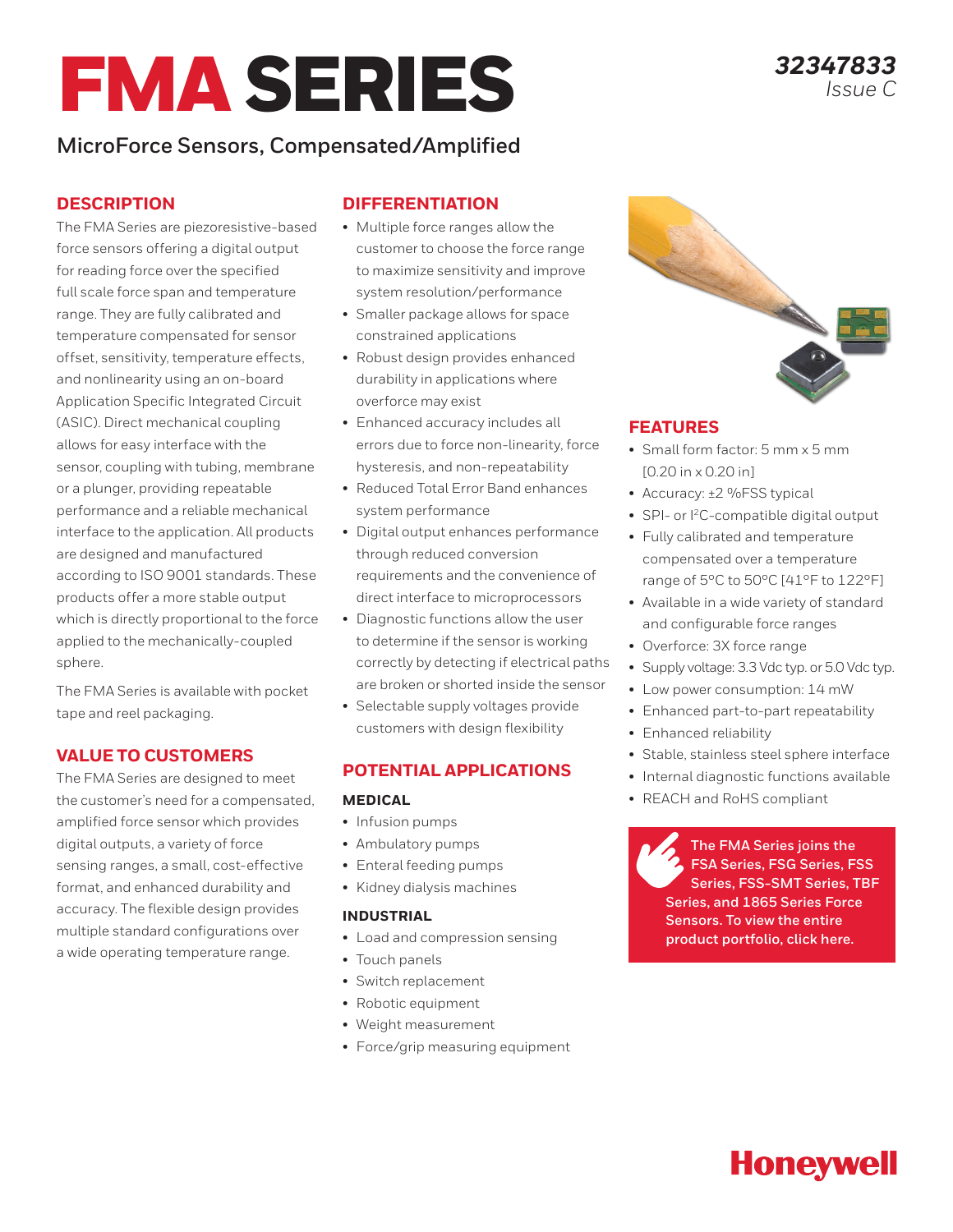| <b>TABLE 1. ABSOLUTE MAXIMUM SPECIFICATIONS</b>  |                 |                |                               |                            |
|--------------------------------------------------|-----------------|----------------|-------------------------------|----------------------------|
| <b>CHARACTERISTIC</b>                            | <b>MINIMUM</b>  | <b>TYPICAL</b> | <b>MAXIMUM</b>                | <b>UNIT</b>                |
| Supply voltage                                   | $-0.3$          |                | 6.0                           | Vdc                        |
| Voltage on any pin                               | $-0.3$          |                | $V$ supply + 0.3              | V                          |
| Digital clock frequency:<br><b>SPI</b><br>$l^2C$ | 50<br>100       | -              | 800<br>400                    | kHz                        |
| ESD susceptibility (human body model)            | 8               |                |                               | kV                         |
| Storage temperature range                        | $-40$ [ $-40$ ] |                | 85 [185]                      | $^{\circ}$ C $^{\circ}$ F1 |
| Overforce limit                                  |                 |                | $3X$ force range <sup>1</sup> |                            |

 $1$ Repeated exposure to the overforce may cause permanent damage to the sensor.

| <b>TABLE 2. OPERATING SPECIFICATIONS</b>                              |                 |                |                   |                             |
|-----------------------------------------------------------------------|-----------------|----------------|-------------------|-----------------------------|
| <b>CHARACTERISTIC</b>                                                 | <b>MINIMUM</b>  | <b>TYPICAL</b> | <b>MAXIMUM</b>    | <b>UNIT</b>                 |
| Supply voltage (Vsupply) <sup>1, 2, 3</sup> :<br>$3.3$ Vdc<br>5.0 Vdc | 3.0<br>4.75     | 3.3<br>5.0     | 3.6<br>5.25       | Vdc                         |
| Supply current:<br>$3.3$ Vdc<br>5.0 Vdc                               |                 | 2.8<br>3.9     | 3.9<br>4.6        | mA                          |
| Power input                                                           |                 | 20             | $\qquad \qquad -$ | mW                          |
| Operating temperature range <sup>4</sup>                              | $-40[-40]$      |                | 85 [185]          | $^{\circ}$ C $^{\circ}$ [F] |
| Compensated temperature range <sup>5</sup>                            | 5[41]           |                | 50 [122]          | $^{\circ}$ C $^{\circ}$ [F] |
| Storage temperature range                                             | $-40$ [ $-40$ ] |                | 85 [185]          | $^{\circ}$ C $^{\circ}$ [F] |
| Startup time (power up to data ready)                                 |                 |                | 3                 | ms                          |
| Response time                                                         |                 | 0.42           | 0.84              | ms                          |
| SPI/I <sup>2</sup> C voltage level:<br>low<br>high                    | 80              |                | 20                | $V_{\text{supply}}$         |
| Pull up on SDA/MISO, SCL/SCLK, SS                                     | $\mathbf 1$     |                |                   | kOhm                        |
| Accuracy <sup>6</sup>                                                 |                 | ±2             |                   | %FSS7 BFSL                  |
| Total Error Band <sup>8</sup>                                         |                 |                | $\pm 8$           | %FSS                        |
| Output resolution                                                     | 12              |                |                   | bits                        |
| Long term stability                                                   |                 | ±1.6           |                   | %FSS                        |

<sup>1</sup>Sensors are either 3.3 Vdc or 5.0 Vdc based on the catalog listing selected.

<sup>2</sup>Ratiometricity of the sensor (the ability of the device output to scale to the supply voltage) is achieved within the specified operating voltage.

<sup>3</sup>The sensor is not reverse polarity protected. Incorrect application of supply voltage or ground to the wrong pin may cause electrical failure.

<sup>4</sup>**Operating temperature range:** The temperature range over which the sensor will produce an output proportional to force. <sup>5</sup>**Compensated temperature range:** The temperature range over which the sensor will produce an output proportional to force within the specified performance limits.

<sup>6</sup>**Accuracy:** The maximum deviation in output from a Best Fit Straight Line (BFSL) fitted to the output measured over the force range with single load-unload cycle at 25°C. Includes all errors due to force non linearity, force hysteresis, and non repeatability.

<sup>7</sup>**Full Scale Span (FSS):** The algebraic difference between the output voltage at full scale force and the output at zero force. 8 **Total Error Band (TEB):** Combined error from calibration, accuracy and temperature effects over the compensated temperature range at 5.0 V from 20 %FSS to 80 %FSS.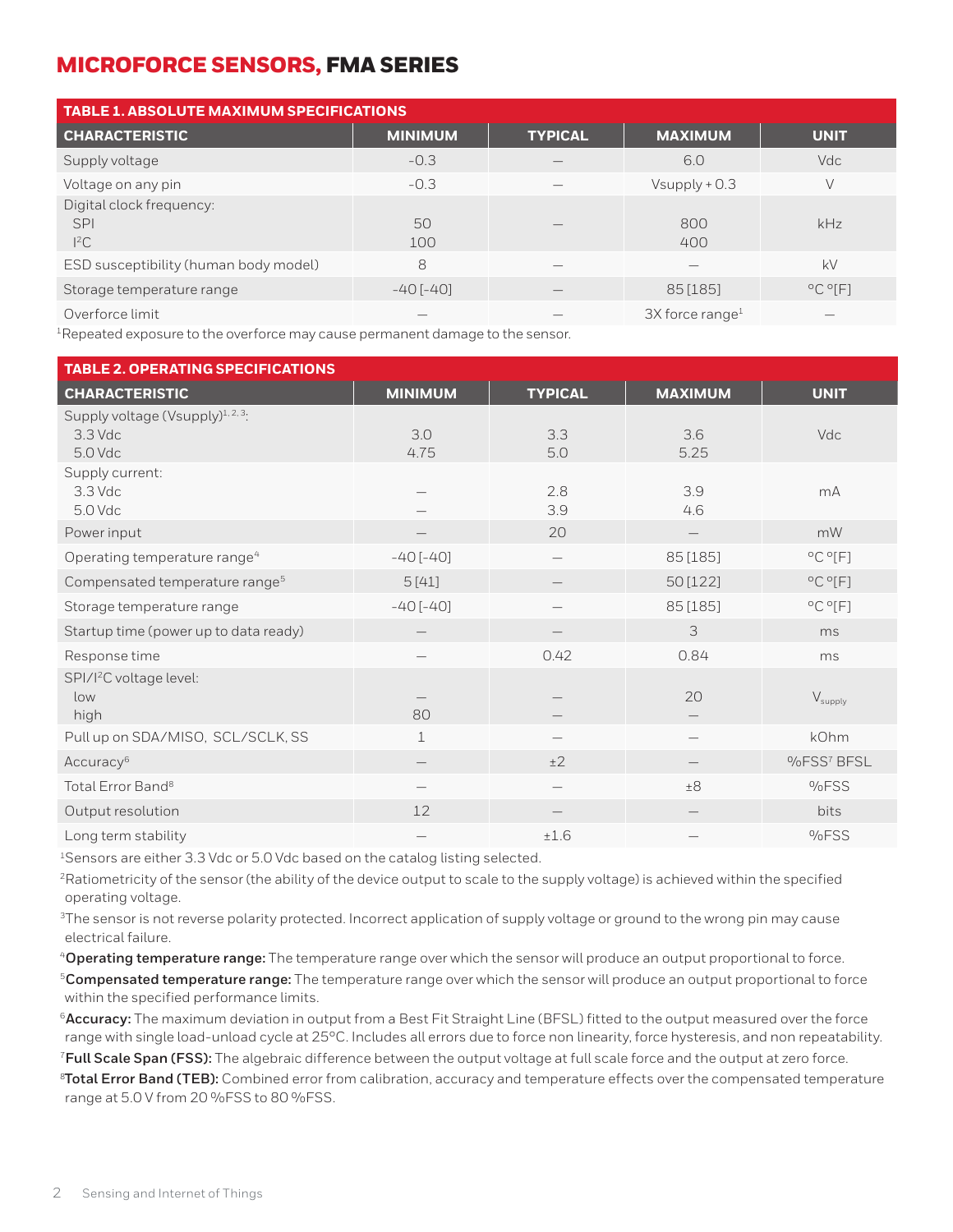| <b>TABLE 3. ENVIRONMENTAL SPECIFICATIONS</b> |                                                   |  |  |
|----------------------------------------------|---------------------------------------------------|--|--|
| <b>CHARACTERISTIC</b>                        | <b>PARAMETER</b>                                  |  |  |
| Humidity                                     | 0% to 95% RH, non-condensing                      |  |  |
| Vibration                                    | MIL-STD-202, Method 214, Condition 1F (20.71 Gms) |  |  |
| Shock                                        | MIL-STD-202, Method 213, Condition A (50 G)       |  |  |
| $L$ ife <sup>1</sup>                         | 1 million full scale force cycles minimum         |  |  |

<sup>1</sup>Life may vary depending on specific application in which the sensor is utilized.

| <b>TABLE 4. MATERIALS</b> |                              |
|---------------------------|------------------------------|
| <b>COMPONENT</b>          | <b>MATERIAL</b> <sup>1</sup> |
| Covers                    | liquid crystal polymer       |
| Sphere contact element    | stainless steel 440C         |
| Substrate                 | FR4                          |
| Adhesives                 | epoxy, silicone              |
| Electronic components     | silicon, glass, solder       |
|                           |                              |

<sup>1</sup>Contact Honeywell customer service for detailed material information.

#### **FIGURE 1. TRANSFER FUNCTION LIMITS**

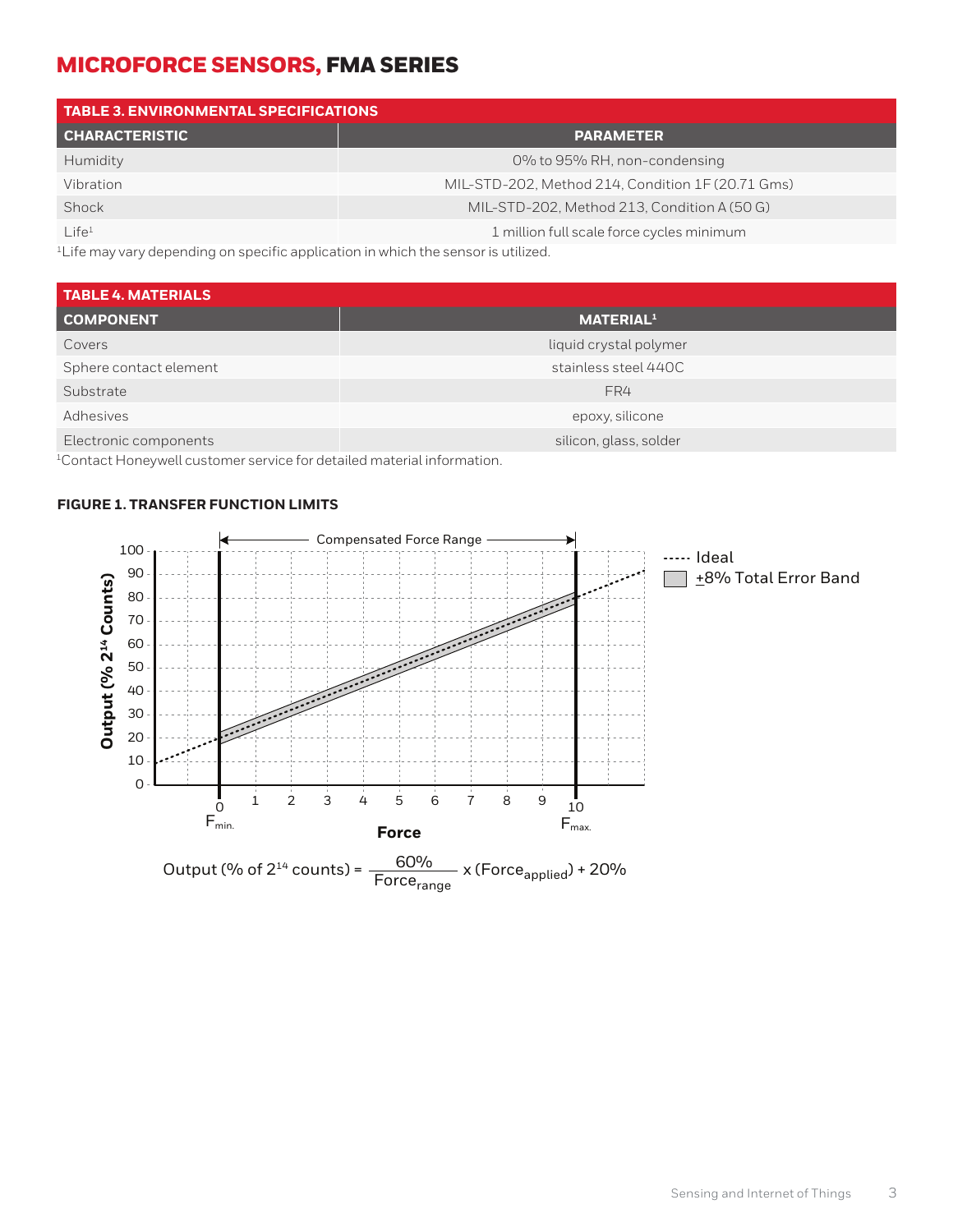#### **FIGURE 2. NOMENCLATURE AND ORDER GUIDE**

For example, **FMAMSDXX025WCSC3** defines an FMA Series Force Sensor, compensated/amplified, mechanically coupled, sphere contact element, sensor short and open diagnostics, 25 N force range, force unit in N, compression force type, SPI digital output, 20% to 80% transfer function, 3.3 Vdc supply voltage<sup>1</sup>



 $1$  Custom configurations are available upon request. Please contact Honeywell Sales.

<sup>2</sup> Three characters specify the desired force level; allowable characters are the numbers 0 through 9. See Table 5 for currently configurable force ranges.

3 For other available transfer functions, contact Honeywell Customer Service.

Note: Breakout boards, designed for use with the Honeywell SEB002 Sensor Evaluation Kit, are available with the FMA Series sensor already mounted. Please contact your Honeywell representative for details.

| <b>TABLE 5. FMA SERIES AVAILABILITY<sup>1</sup></b> |                              |                                |                                                                                                                                                                                                                                                                                               |
|-----------------------------------------------------|------------------------------|--------------------------------|-----------------------------------------------------------------------------------------------------------------------------------------------------------------------------------------------------------------------------------------------------------------------------------------------|
| <b>CATALOG LISTING</b>                              | <b>FORCE</b><br><b>RANGE</b> | <b>OUTPUT</b>                  | <b>DESCRIPTION</b>                                                                                                                                                                                                                                                                            |
| FMAMSDXX005WCSC3                                    | 5N                           | SPI                            | FMA Series Force Sensor, compensated/amplified, mechanically<br>coupled, sphere contact element, sensor short and open<br>diagnostics, 5 N force range, compression force type, SPI digital<br>output, 20% to 80% transfer function, 3.3 V ±10% supply voltage                                |
| FMAMSDXX005WC2C3                                    |                              | I <sup>2</sup> C, address 0x28 | FMA Series Force Sensor, compensated/amplified, mechanically<br>coupled, sphere contact element, sensor short and open<br>diagnostics, 5 N force range, compression force type, I <sup>2</sup> C digital<br>output, address 0x28, 20% to 80% transfer function, 3.3 V ±10%<br>supply voltage  |
| FMAMSDXX015WCSC3                                    | 15N                          | SPI                            | FMA Series Force Sensor, compensated/amplified, mechanically<br>coupled, sphere contact element, sensor short and open<br>diagnostics, 15 N force range, compression force type, SPI digital<br>output, 20% to 80% transfer function, 3.3V ±10% supply voltage                                |
| FMAMSDXX015WC2C3                                    |                              | I <sup>2</sup> C, address 0x28 | FMA Series Force Sensor, compensated/amplified, mechanically<br>coupled, sphere contact element, sensor short and open<br>diagnostics, 15 N force range, compression force type, I <sup>2</sup> C digital<br>output, address 0x28, 20% to80% transfer function, 3.3 V ±10%<br>supply voltage  |
| FMAMSDXX025WCSC3                                    | 25N                          | SPI                            | FMA Series Force Sensor, compensated/amplified, mechanically<br>coupled, sphere contact element, sensor short and open<br>diagnostics, 25 N forcerange, compression force type, SPI digital<br>output, 20% to 80% transfer function, 3.3 V ±10% supply voltage                                |
| FMAMSDXX025WC2C3                                    |                              | I <sup>2</sup> C, address 0x28 | FMA Series Force Sensor, compensated/amplified, mechanically<br>coupled, sphere contact element, sensor short and open<br>diagnostics, 25 N force range, compression force type, I <sup>2</sup> C digital<br>output, address 0x28, 20% to 80% transfer function, 3.3 V ±10%<br>supply voltage |

 $1$ These catalog listings are production released and are readily available. Other configurations per Figure 2 are possible; however, minimum order quantity thresholds and NRE may apply. Please consult the factory.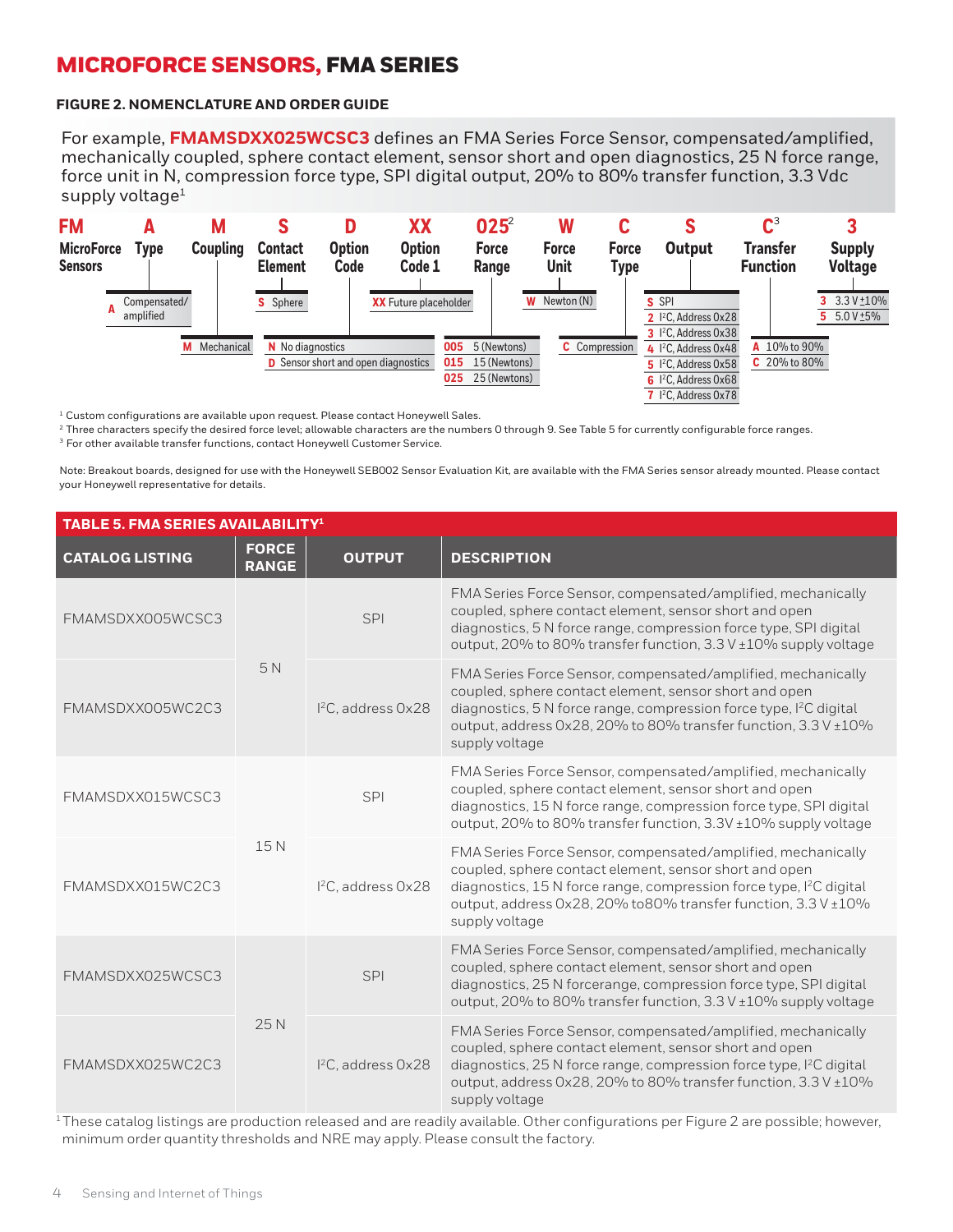#### **FIGURE 3. SENSOR MOUNTING DIMENSIONS (FOR REFERENCE ONLY: MM/[IN].)**



## **(viewed from top)**



| <b>TABLE 6. PINOUT</b> |                 |             |  |  |
|------------------------|-----------------|-------------|--|--|
| <b>PIN</b>             | <b>FUNCTION</b> |             |  |  |
|                        | $l^2C$          | <b>SPI</b>  |  |  |
| $\perp$                | VS              | VS          |  |  |
| 2                      | <b>NC</b>       | SS          |  |  |
| 3                      | <b>GND</b>      | <b>GND</b>  |  |  |
| 4                      | <b>SCL</b>      | <b>SCLK</b> |  |  |
| 5                      | <b>SDA</b>      | <b>MISO</b> |  |  |
| ൳                      | <b>NC</b>       | NС          |  |  |

| <b>TABLE 7. SPHERE FORCE VS HEIGHT</b> |                           |  |
|----------------------------------------|---------------------------|--|
| <b>FORCE</b><br>(N)                    | <b>SPHERE HEIGHT (MM)</b> |  |
| 5                                      | $0.293 \pm 0.075$         |  |
| 1.5                                    | $0.393 \pm 0.075$         |  |
| 25                                     | $0.483 \pm 0.075$         |  |

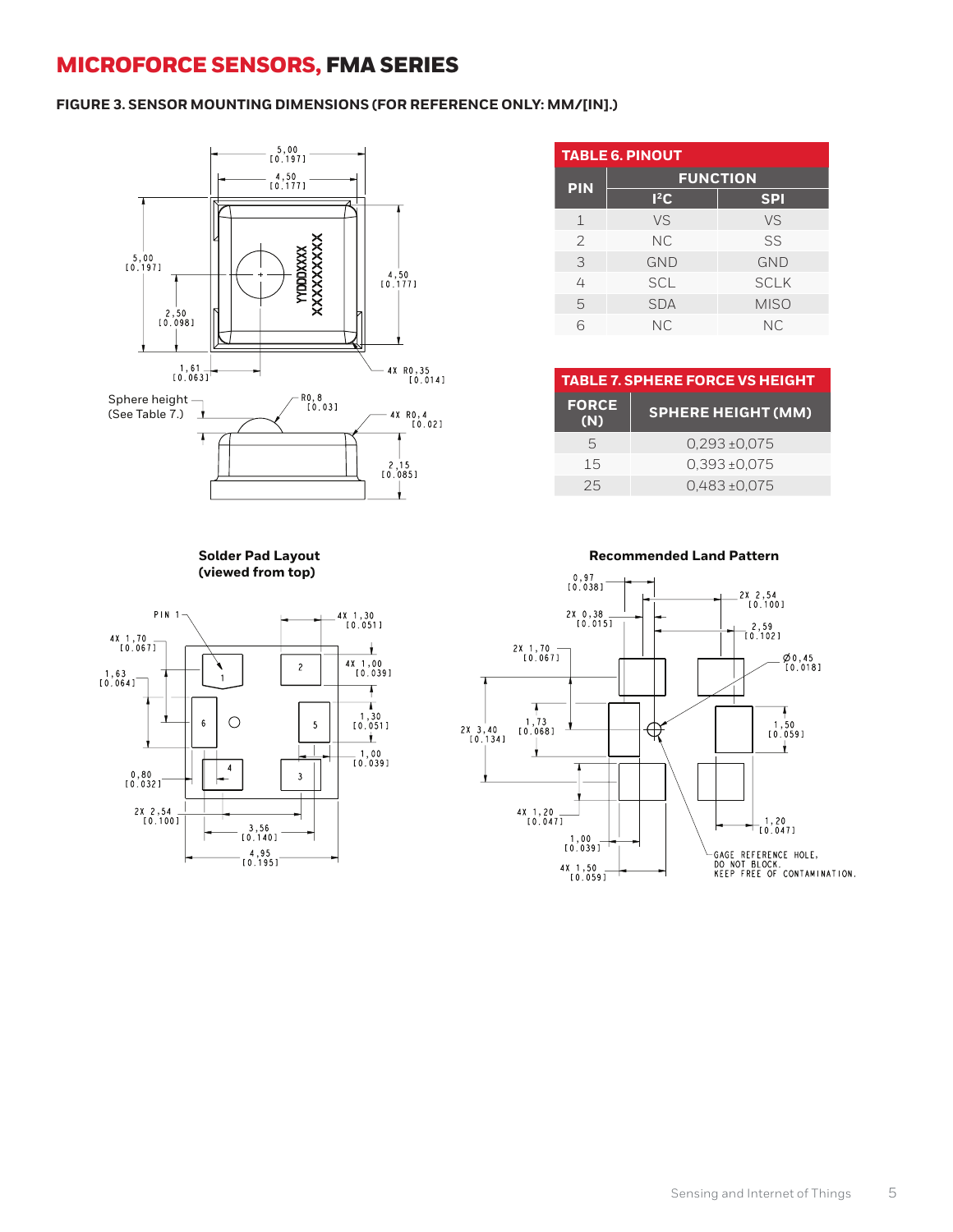**FIGURE 4. REEL MOUNTING DIMENSIONS (FOR REFERENCE ONLY: MM/[IN], ALL DIMENSIONS COMPLY WITH EIA-481-1.)**

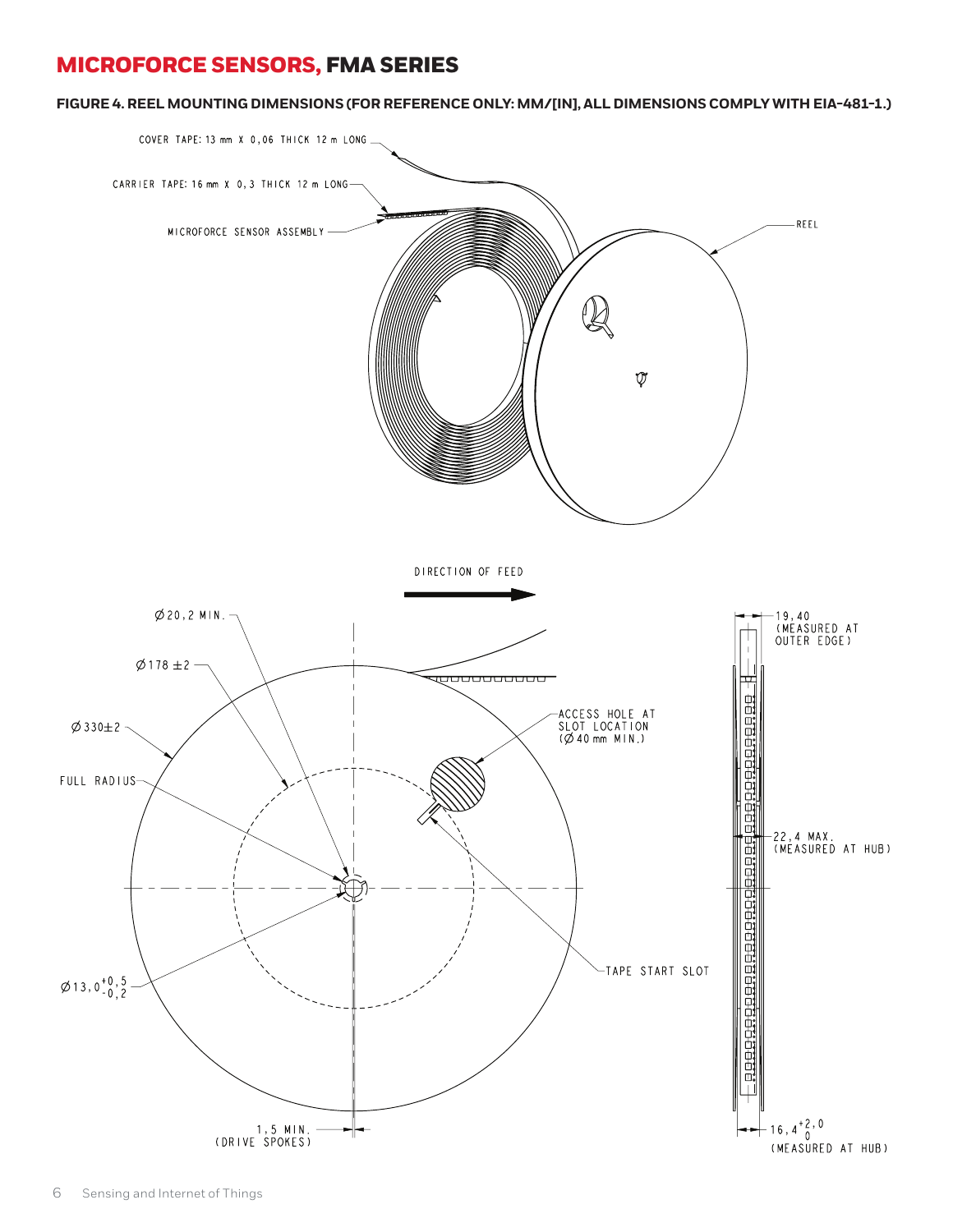**FIGURE 5. TAPE MOUNTING DIMENSIONS (FOR REFERENCE ONLY: MM/[IN], ALL DIMENSIONS COMPLY WITH EIA-481-1.)**



Note: FMA Series products are shipped in tape and reel packaging with a Minimum Order Quantity (MOQ) of 160 pieces. The maximum tape and reel quantity is 960 pieces per reel.